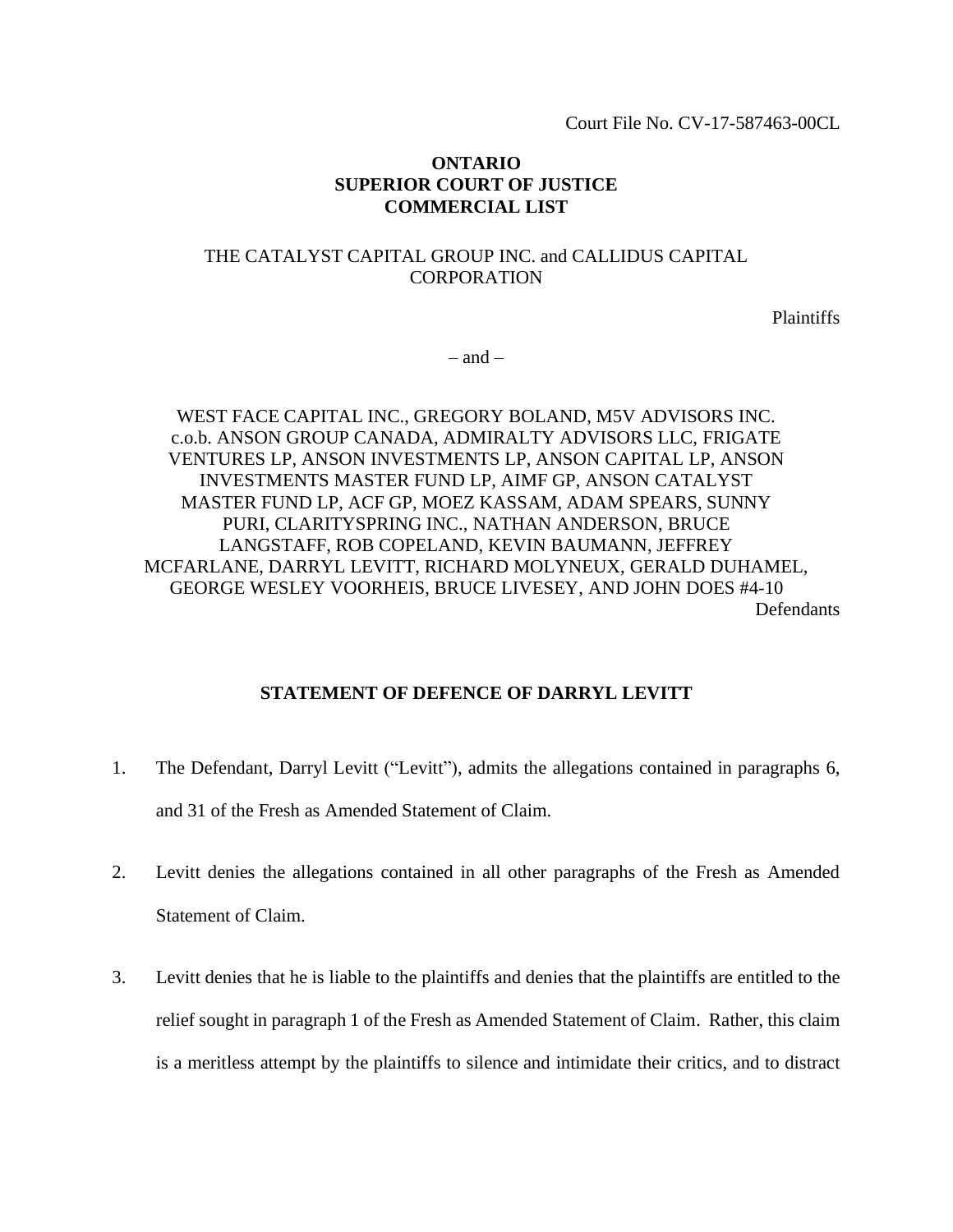from their wrongful misconduct, and furthermore to undermine the OSC Whistleblower Policy.

#### *The Discovery of Callidus' Loan Misconduct*

- 4. Levitt was an officer of Fortress Resources LLC ("Fortress Resources"). Fortress Resources took a loan from Callidus Capital Corporation ("Callidus") in September 2014. Commencing from the time that Fortress had engaged with Callidus and throughout the loan term, Callidus and its officers made material misrepresentations to Levitt and other officers and directors of Fortress Resources, and acted wilfully and wrongfully in its loan management throughout the loan period. Throughout the loan term, Callidus, through its loan officers and underwriters, changed the loan terms, materially altered Levitt's risk, and did not act honestly or in good faith. Fortress Resources was forced into Chapter 11 bankruptcy through the wilful and wrongful conduct of Callidus in a heavily contested bankruptcy proceeding.
- 5. Throughout the term of the loan with Callidus, there were instances of loan misconduct, including arbitrary withholding of funds that Callidus was contractually obliged to provide, thereby stressing the business and forcing it to declare bankruptcy. Callidus then attempted to seize the assets by way of credit bidding on the assets in bankruptcy, even though undertakings had been given by Callidus through its counsel that Callidus would not credit bid the assets. The State of Kentucky intervened to block the Callidus bid.
- 6. Ultimately, the value of Fortress Resources' collateral was lost through Callidus' ongoing conduct. Callidus brought an action against Levitt in connection with a guarantee that Levitt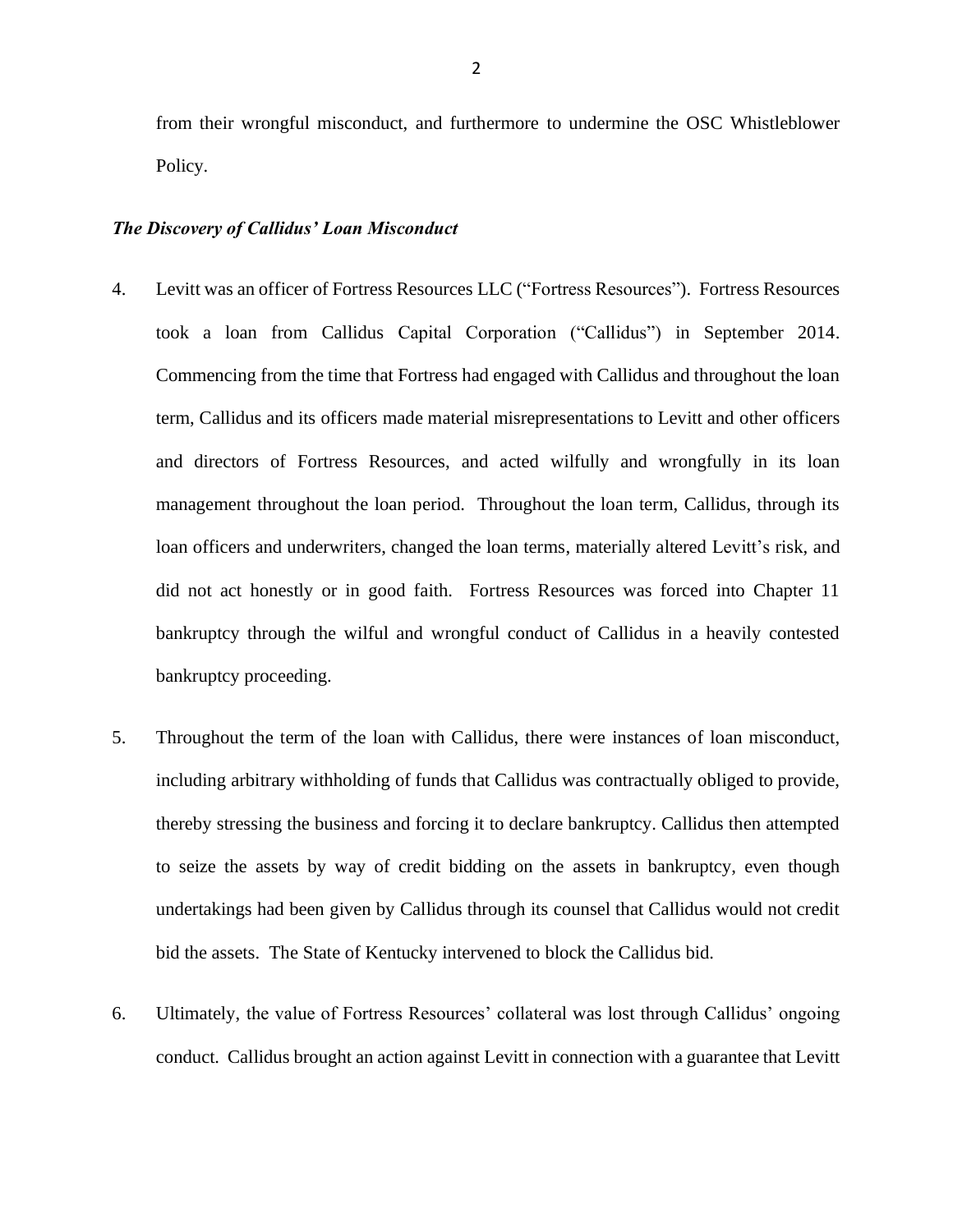had provided. Levitt has defended the claim against him, and Callidus' claim against Levitt related to the guarantee is outstanding.

- 7. By December 2015, after seeing Callidus' misconduct with respect to its loan to Fortress Resources, Levitt began researching other situations where Callidus was involved in litigation with other borrowers.
- 8. Through Fortress Resources' dealings with Callidus, Levitt learned of Callidus' predatory business practices, and Callidus' failure to act honestly and in good faith. As a result, in December 2015, Levitt began researching other cases of litigation that Callidus was involved in with other borrowers.
- 9. Through Levitt's research, he learned of evidence filed in other cases involving Callidus where Callidus exhibited similar misconduct. This information showed that other borrowers of Callidus had alleged similar loan misconduct, which demonstrated a pattern that appeared to be a pre-designed and integral part of Callidus' business plan.
- 10. In addition, Levitt learned, through publicly available information, of the identities of other individuals who had been sued by the plaintiffs (including the Defendants, Kevin Baumann, Jeffrey McFarlane, Gerald Duhamel, and Andrew Levy). Levitt contacted these individuals, in order to discuss their respective involvement with Callidus.

### *There is no Illegal Coordination by the Guarantors*

11. From the discussions between Levitt and certain of the individuals referred to in the Fresh as Amended Statement of Claim as the "Guarantors", it was determined that these individuals had similar circumstances and potentially similar legal defences and claims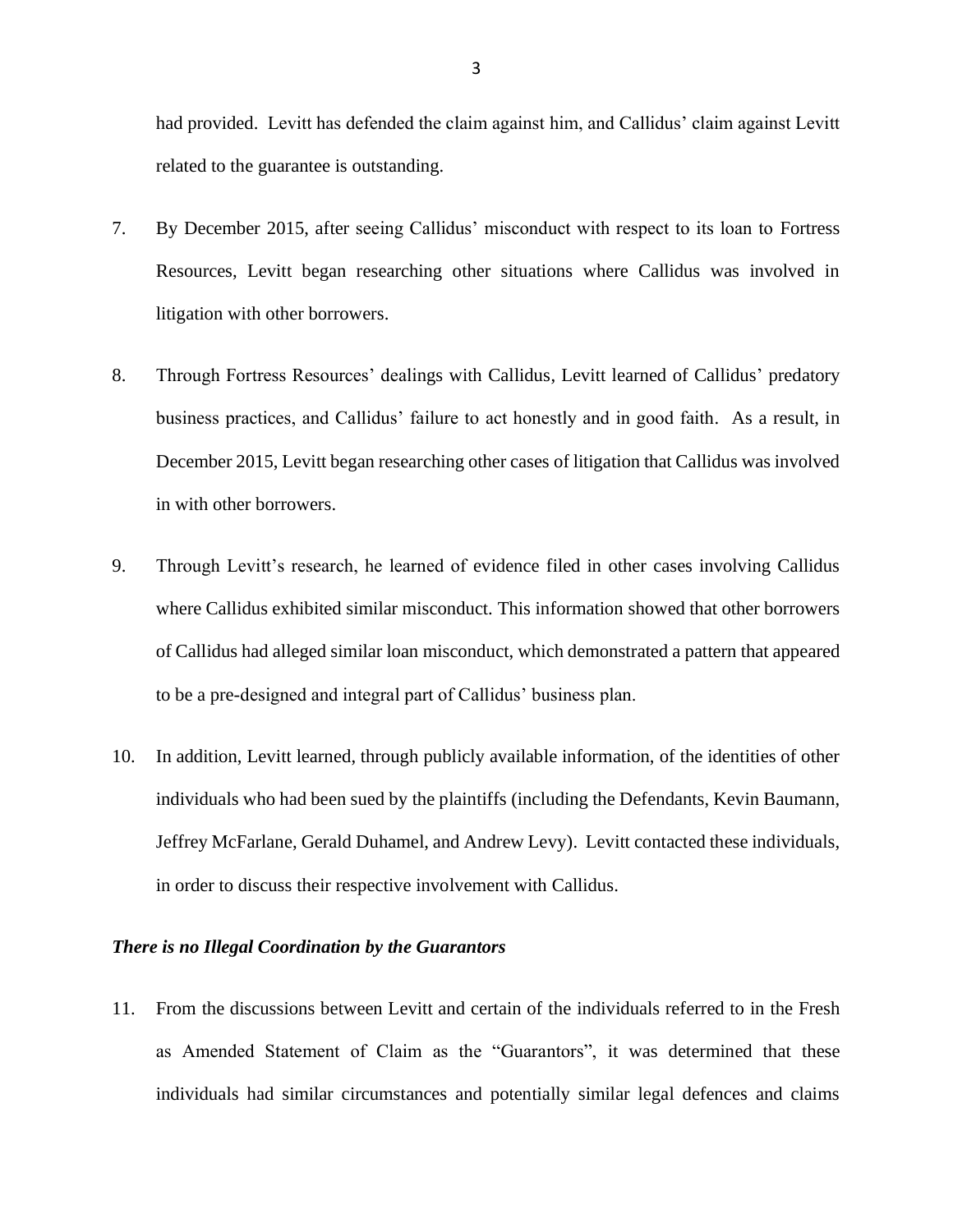against Callidus (the "Affected Borrowers"). Further, Levitt and other Guarantors believed, based on their collective experience with Callidus, that Callidus' conduct was part of a deliberate practice of wrongful misconduct by Callidus which was integral to Callidus' business strategy.

- 12. Due to the potential high costs of litigation with Callidus, and the similarities between their respective situations, Levitt and the other Affected Borrowers, jointly sought legal advice regarding a potential claim against Callidus under the U.S. Racketeer Influence and Corrupt Organizations Act ("RICO"). In doing so, the Affected Borrowers sought referrals to appropriate legal counsel in the U.S. and had privileged meetings with U.S. lawyers to discuss their claims. In the course of this process of exploring their potential legal remedies against Callidus, the Affected Borrowers entered into mutual confidentiality agreements, in order to ensure that the information they were sharing with each other for the purposes of potentially pursuing litigation against Callidus remained confidential as between them.
- 13. The Affected Borrowers did not, ultimately, pursue a U.S. Rico claim, due to their inability to obtain sufficient litigation funding to do so, as a result of, among other things, (a) Callidus settling its \$19.5 million claim against Gary Smith of Fortress Resources for \$10,000 on the conditions that he withdraw his appeal and withdraw any statements critical of Callidus, and (b) Callidus settling with the principals of Esco Marine, Levy and Jaross, and requiring them to withdraw any statements critical of Callidus. Although other avenues to bring a claim against Callidus were pursued, from time to time, no joint claim against Callidus was brought. Rather, each of the Affected Borrowers proceeded to individually defend the claims brought against them by Callidus, although they continued to communicate with each other in order to assist in defending the claims against them.

4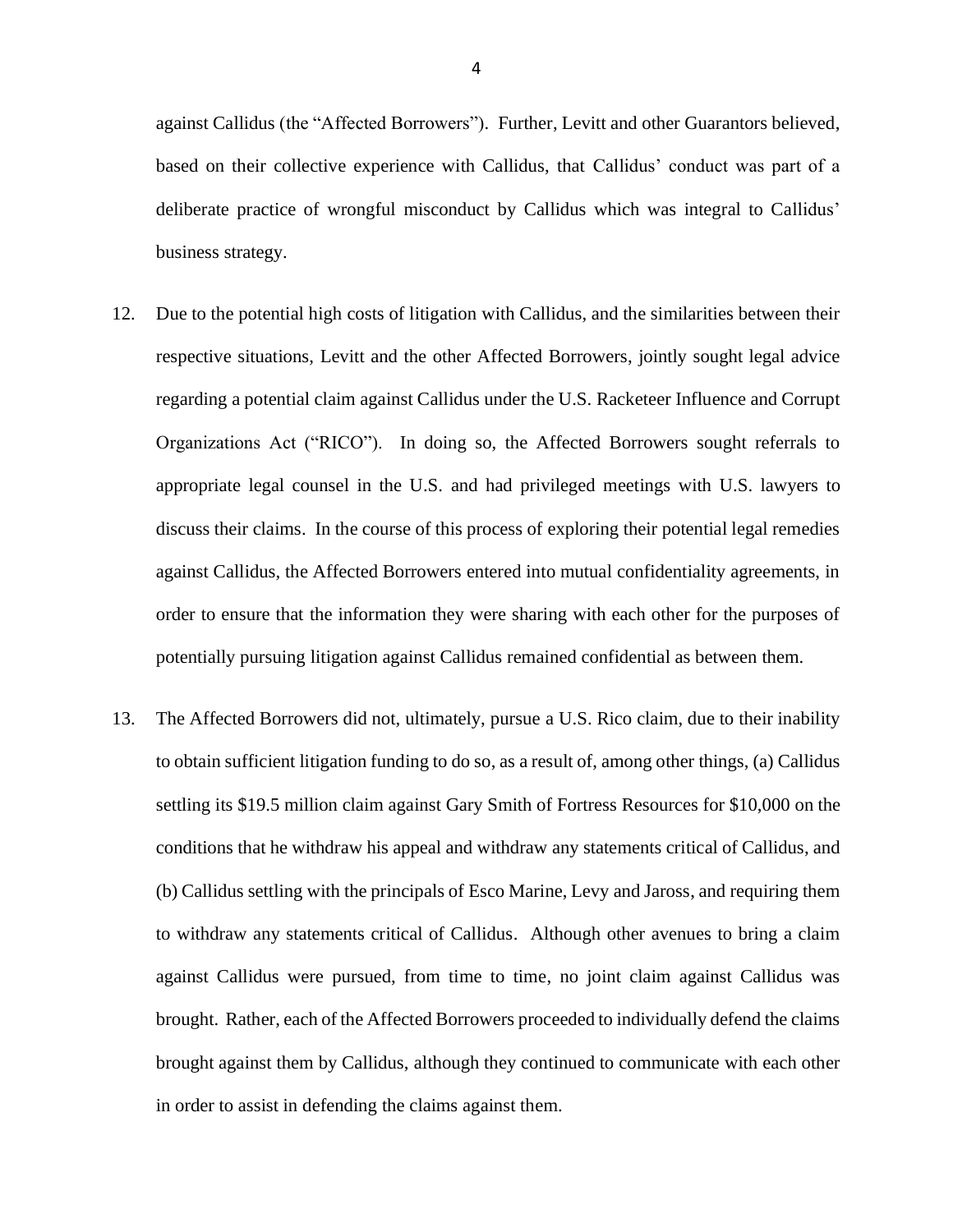### *Levitt Reports the Plaintiffs' Misconduct to the Appropriate Authorities*

- 14. As a result of the investigations done by the Affected Borrowers into Callidus' conduct, Levitt reasonably believed that Callidus' actions raised red flags of fraudulent conduct which could potentially affect hundreds of borrowers who did business with Callidus.
- 15. The Affected Borrowers therefore compiled the information they had learned of through their investigations of Callidus and prepared a presentation to the Toronto Police Services (the "TPS"). As Levitt was located in Toronto, Levitt was one of the joint presenters to the TPS, at the request of the other Affected Borrowers. After the TPS received the information provided by them, Levitt understands that the TPS referred the matter to the RCMP's Joint Serious Offences Team.
- 16. In addition, Levitt filed a whistleblower complaint with the Ontario Securities Commission (the "OSC"). The whistleblower report, and any subsequent communications with the OSC, were based on the information discovered through the investigations undertaken by Levitt and the other Affected Borrowers, including information obtained from the plaintiffs which the plaintiffs had made publicly available.
- 17. The particulars of any steps undertaken by the TPS, the RCMP (including the Joint Serious Offences Team) or the OSC are not within the knowledge of Levitt, however Levitt believes that the matters remain under investigation by the Joint Serious Offences Team and/or the OSC.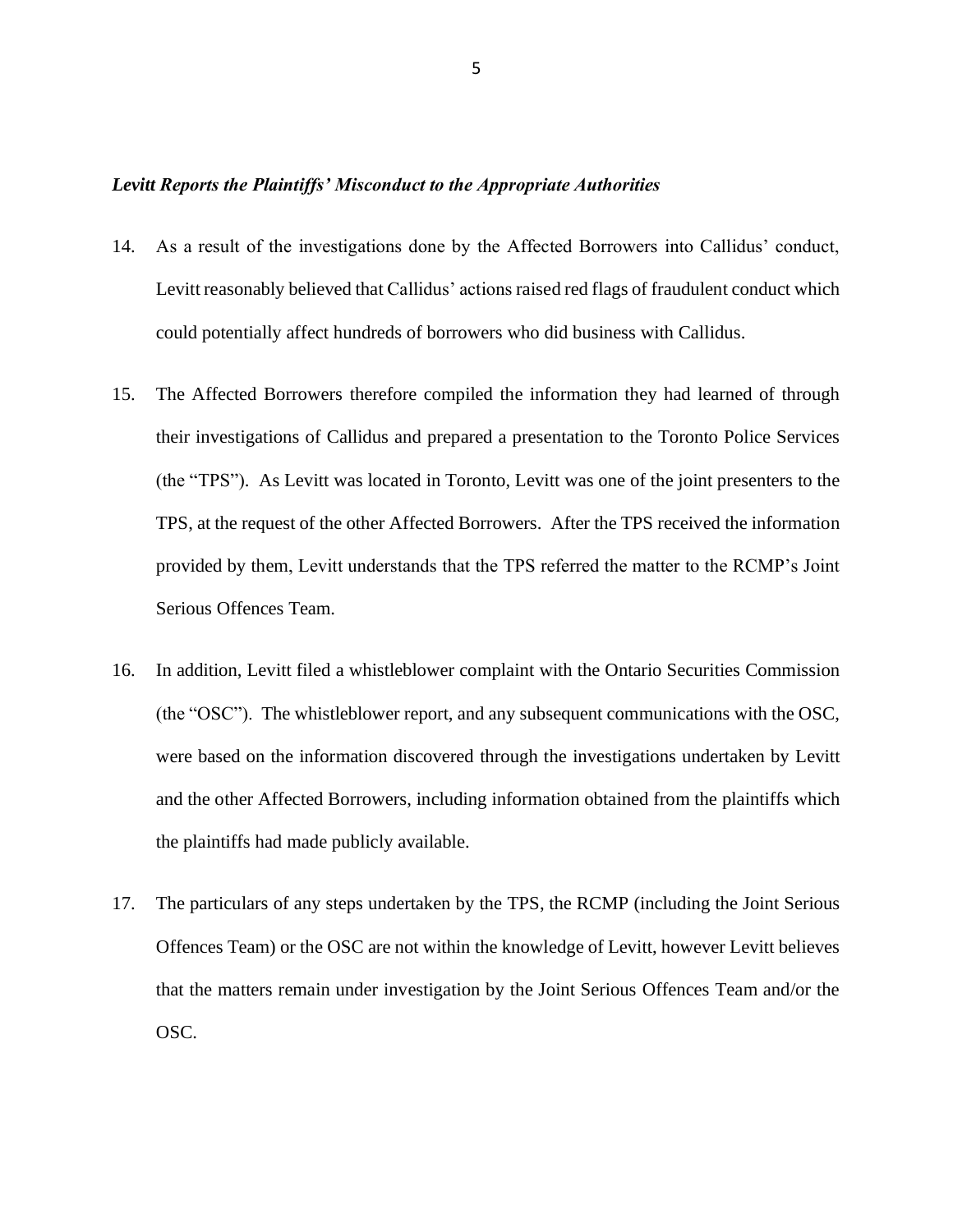- 18. Subsequent to Levitt delivering his whistleblower report to the OSC, the OSC took steps to stop Callidus from reporting on earnings using "yield enhancements", which misuse had the effect of artificially inflating Callidus' reported earnings without any reasonable basis. The improper use of "yield enhancements" by Callidus was one of the subject matters of the whistleblower report submitted by Levitt.
- 19. Levitt pleads that all information provided to the TPS, RCMP, or the OSC was presented in circumstances of absolute or qualified privilege, which has not been waived by Levitt. Any such information was provided to the TPS, RCMP, and the OSC with the reasonable belief that such information was true, and for the purpose of reporting potential illegal conduct to the relevant authorities.

### *Levitt Has Not Defamed the Plaintiffs*

- 20. Levitt denies that he has defamed the plaintiffs.
- 21. With respect to any communications with the TPS, RCMP, or OSC, such communications:
	- a. Were true, or substantially true;
	- b. Were fair comment on matters of public interest;
	- c. Were made in circumstances of absolute or qualified privilege; and
	- d. Did not materially impact the reputation of the plaintiffs.
- 22. Levitt denies that he created or was responsible for any Twitter posts commenting on the plaintiffs.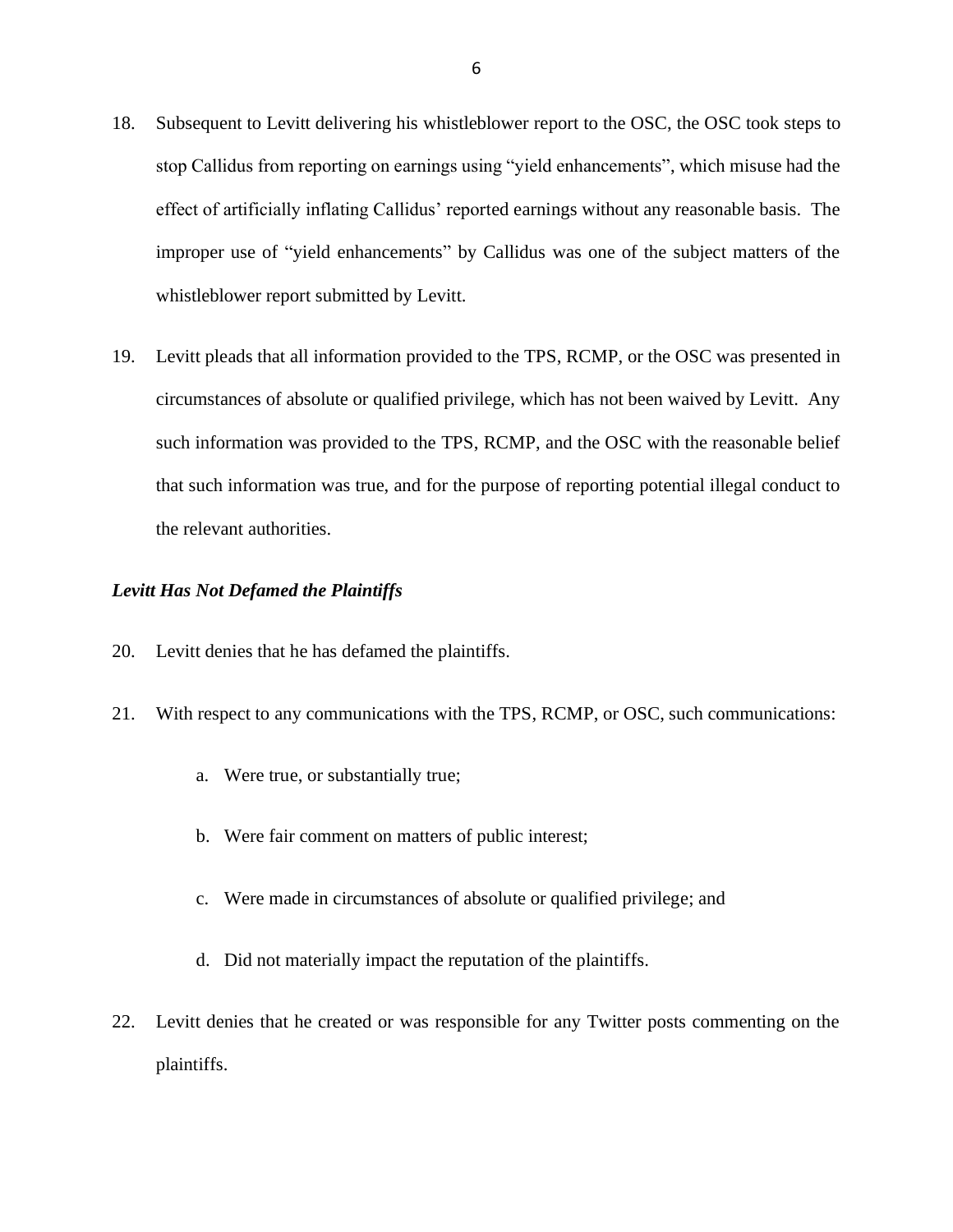- 23. Levitt did not contact or hire any of Bruce Livesey, Reuters, or the Wall Street Journal, or any other individual or entity, to write false or misleading articles about Catalyst, Callidus or Newton Glassman.
- 24. To the extent that Levitt has, from time to time, been contacted by journalists or media organizations, Levitt has provided truthful information about his dealings with Callidus and has provided publicly available information about the plaintiffs.

### *Conspiracy Allegations*

- 25. Levitt denies being a party to any conspiracy, or being involved in creating any plan to cause the value of the shares of Callidus to decline.
- 26. Levitt has not benefitted in the rise or decline of the Callidus stock price. Levitt has never taken a "short" position on any shares of Callidus. To the contrary, Levitt agreed with certain other Affected Borrowers that they would not short any stock of Callidus so as to not negatively influence any complaint filed with the TPS or OSC on the basis of any perceived attempt to influence the share price of Callidus.
- 27. Levitt has coordinated with other Affected Borrowers in order to investigate Callidus, report wrongdoing of Callidus to the relevant authorities, assess whether a RICO claim could be brought against Callidus, and to assist each other in defending claims brought against them by Callidus. All coordination between the Affected Borrowers was legal and properly done for the purposes of maintaining a joint legal position and reporting potential illegality to the relevant authorities.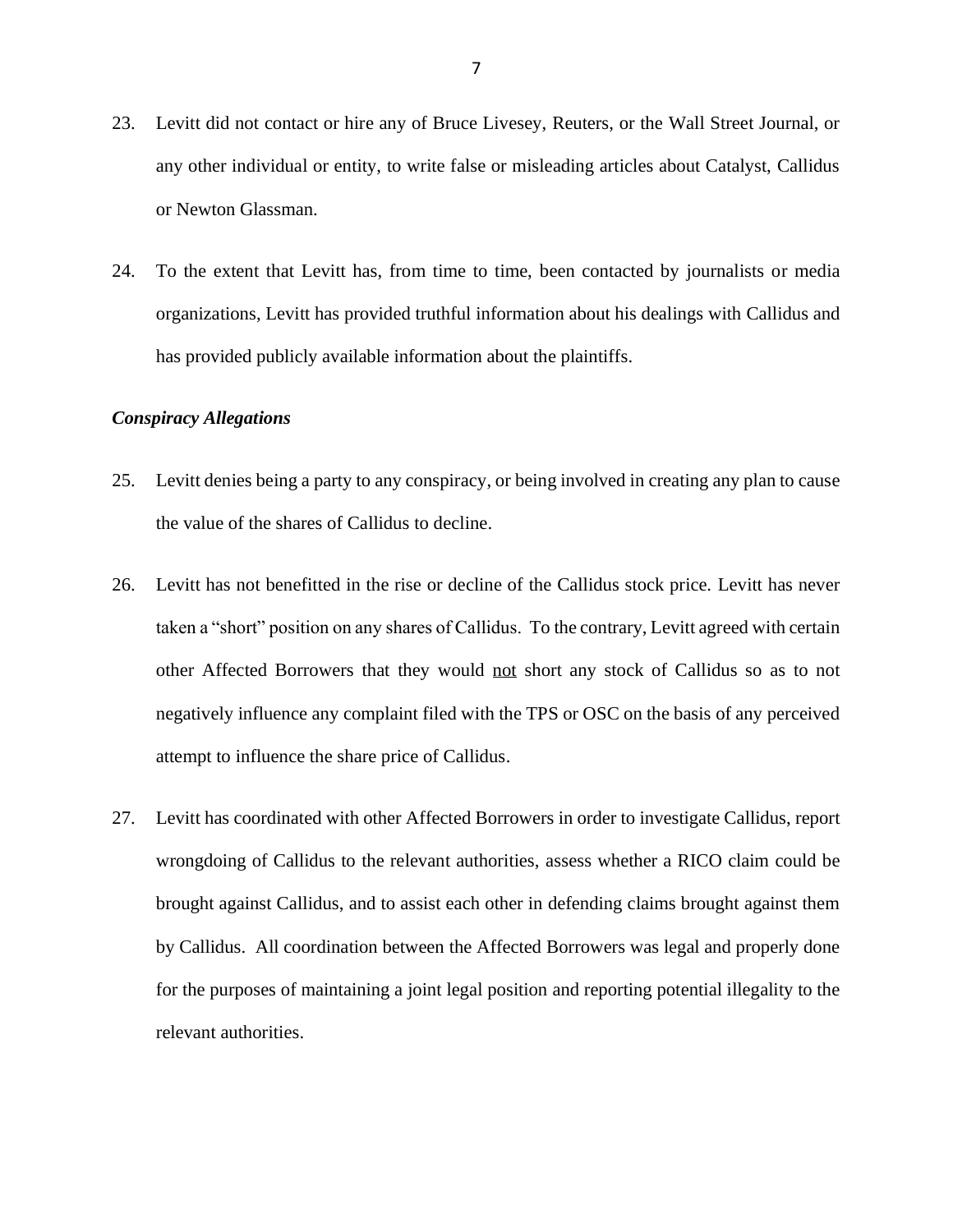28. To the extent any communications by Levitt were done by way of confidential messaging applications, any such communications are legal and common. In any event, a confidential mode of communication was necessary and appropriate due to the plaintiffs' illegal monitoring of Levitt's communications, on its own or through an organization such as Black Cube.

#### *The Plaintiffs' Improper Motives*

- 29. Since in or around October 2017, the plaintiffs have been taking steps to harass and intimidate Levitt and his family, directly and through other intermediaries such as Black Cube, including:
	- a. Conducting surveillance on Levitt and obtaining Levitt's personal information (including private communications to and from Levitt) through illegal means, such as computer hacking and by breaking into Levitt's car and home; and
	- b. Harassing Levitt through phone calls, email communications, social networking communications.
- 30. Levitt pleads that this action is an abuse of process and is brought by the plaintiffs in order to harass or intimidate Levitt and the other defendants, rather than with a genuine belief in the merits of the claim.

### *The Plaintiffs Have Suffered No Damages*

31. Levitt denies that the plaintiffs have suffered any damages from anything alleged to have been done by Levitt.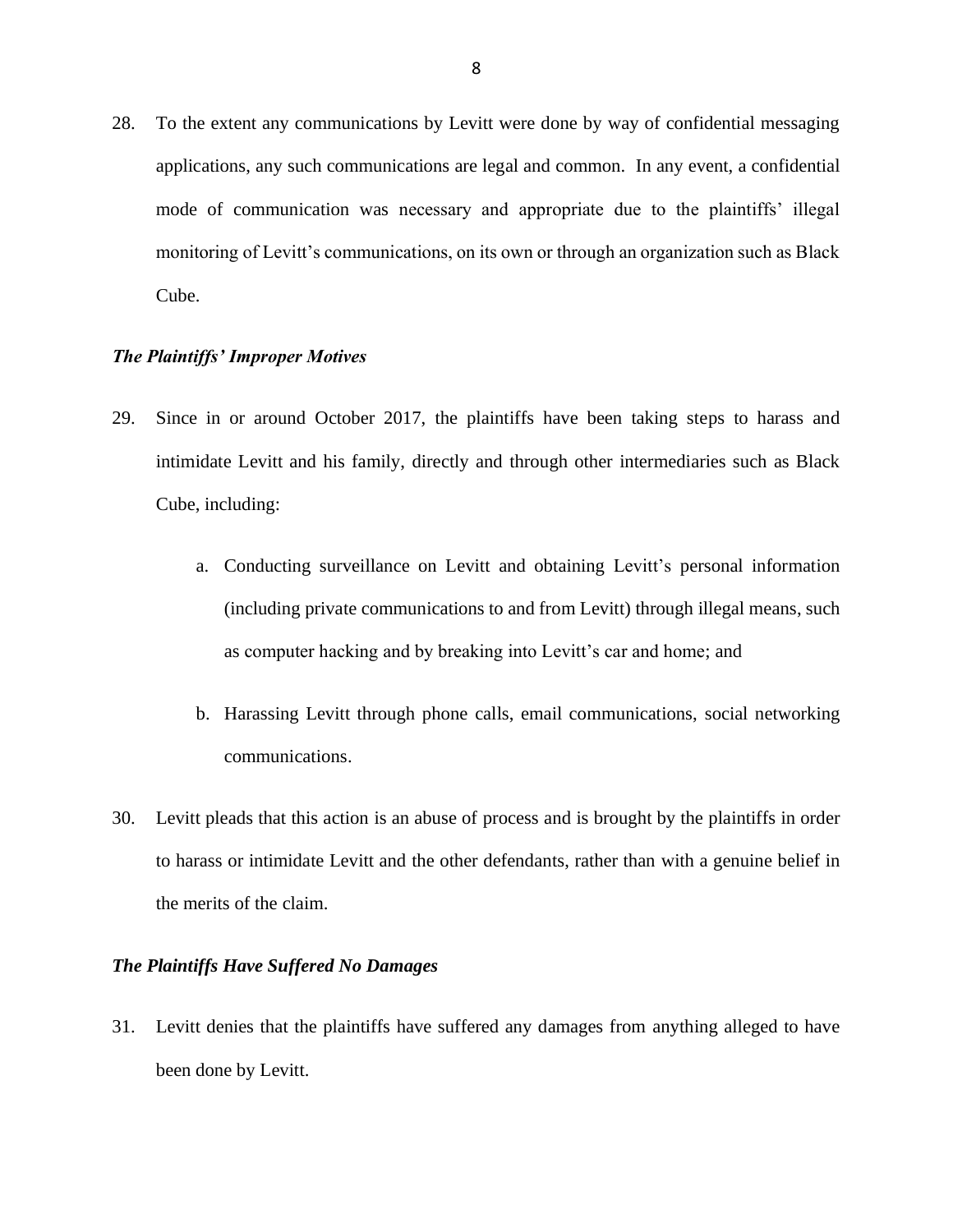- 32. The decline in Callidus' share price and the failure of its business is solely as a result of the poor loan underwriting of the plaintiffs', other wrongful misconduct perpetrated by the plaintiffs that has come to light and been exposed, and the plaintiffs' failed business plan, and not as a result of any actions or statements of Levitt as herein alleged. For example:
	- a. Beginning in February 2017, Callidus was embroiled in litigation with its former Senior VP of Underwriting, Craig Boyer ("Boyer"). In the litigation with Boyer, allegations were made that Boyer was involved in misconduct including artificially inflating financial results of borrowers of Callidus. During his litigation with Callidus, Boyer made statements that Callidus was subject to multiple complaints and regulatory investigations. These allegations were reported on publicly, both prior to and after the August 9, 2017 Wall Street Journal reporting on whistleblower complaints against Callidus.
	- b. At the time of the August 9, 2017 Wall Street Journal whistleblower article, Callidus' share price was on a downward trajectory, since peaking briefly above \$20 per share in January 2017.
	- c. On August 10, 2017, the day after the Wall Street Journal published its whistleblower article, Callidus released its results for the quarter ending June 30, 2017. Callidus reported a net loss of \$25.8 million for that quarter, compared to a profit of \$37.5 million in the same quarter a year earlier.
	- d. Subsequent financial results for Callidus have continued to be extremely poor, including losses of \$218.5 million for the 2017 fiscal year, losses of \$183.6 million for the 2018 fiscal year, and losses of \$104 million in the first six months of 2019.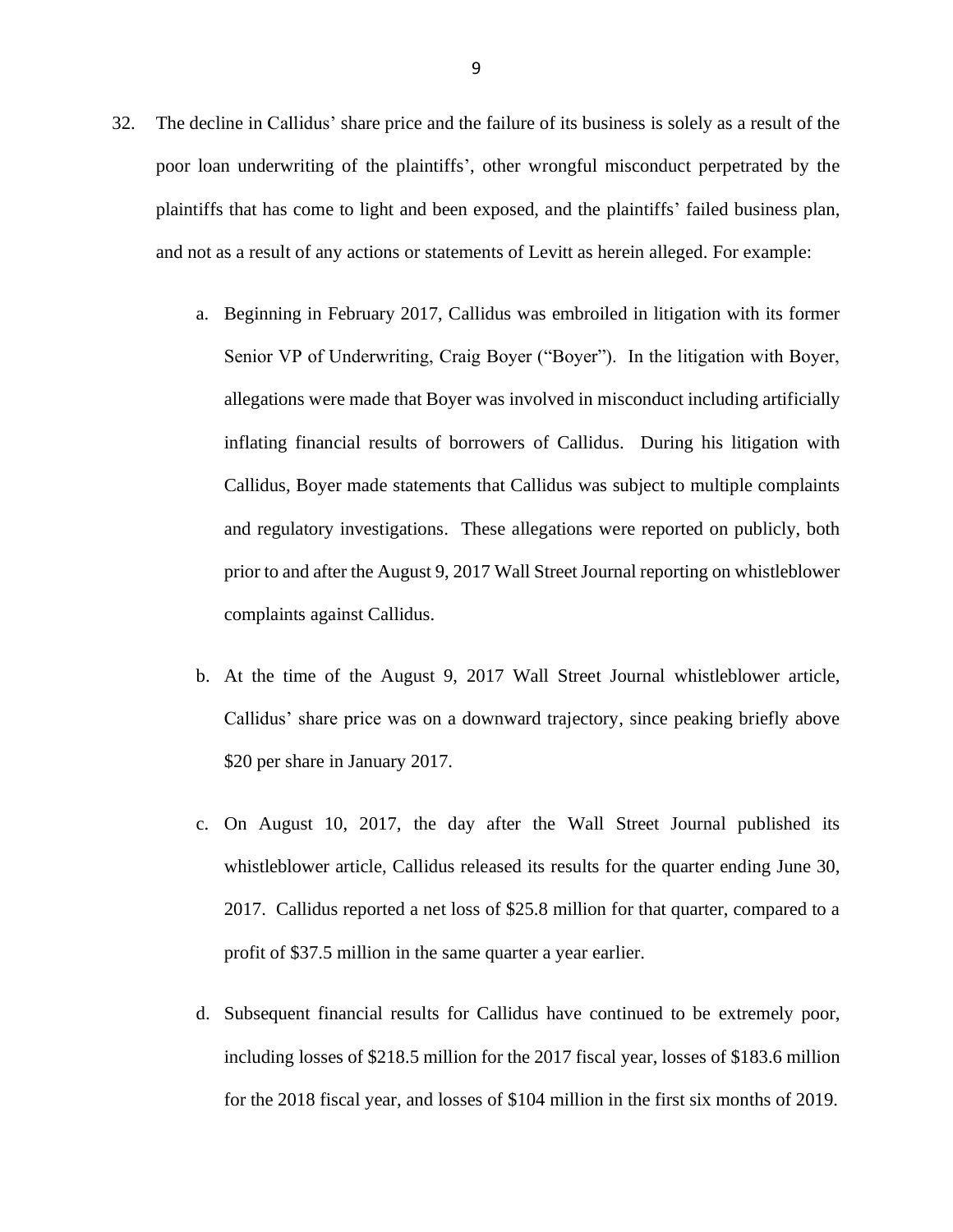- e. Callidus failed to complete a privatization process which it announced in 2016, and which it had announced was intended to close by the end of the second quarter of 2017. Callidus was unable to find a buyer at the \$18 to \$22 per share price it sought, and its shares held by minority shareholders were ultimately sold in August 2019 for \$0.75 per share.
- f. The OSC placed Callidus on its "Refiling and Errors List" in 2018 due to Callidus' improper reliance on "yield enhancements" in its financial reporting.
- g. In March 2019, Callidus' interim CEO resigned abruptly, after preparing an internal report which was rumoured to provide details regarding loan misconduct at Callidus.
- h. Callidus terminated its dividend in July 2018.
- i. At present, no investment analysts are routinely covering Callidus, resulting in Callidus suspending its quarterly analyst conference calls.
- 33. As of the date of this pleading, the shares in Callidus are trading for well below \$1.00 per share. Levitt pleads that the loss in share value arises from Callidus' extremely poor financial performance over a long period of time, rather than as a result of any conduct alleged against Levitt.
- 34. Levitt denies that the plaintiffs have suffered any damages, or that it is entitled to the various heads of relief claimed, and puts the plaintiff to the strict proof thereof. Any alleged damages are overly remote and speculative. In the alternative, the plaintiffs failed to mitigate their damages.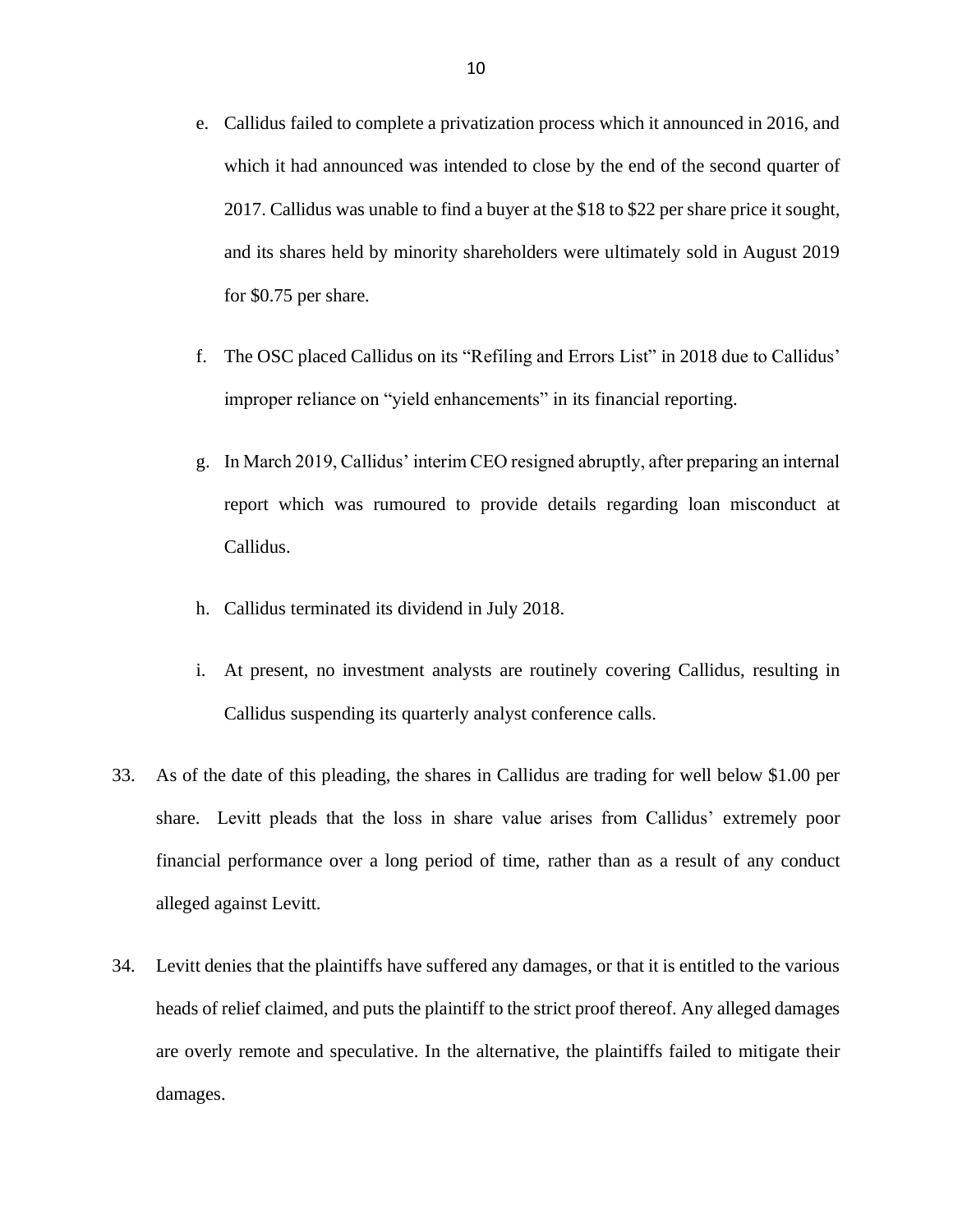35. Levitt therefore requests that this claim be dismissed, with costs payable to him by the plaintiffs on a full indemnity basis.

Date: September 23, 2019 **Darryl Levitt**

100-400 Applewood Cres. Vaughan, ON L4K 0C3 darryl@dlevittassociates.com

Self-Represented

**TO: SERVICE LIST**